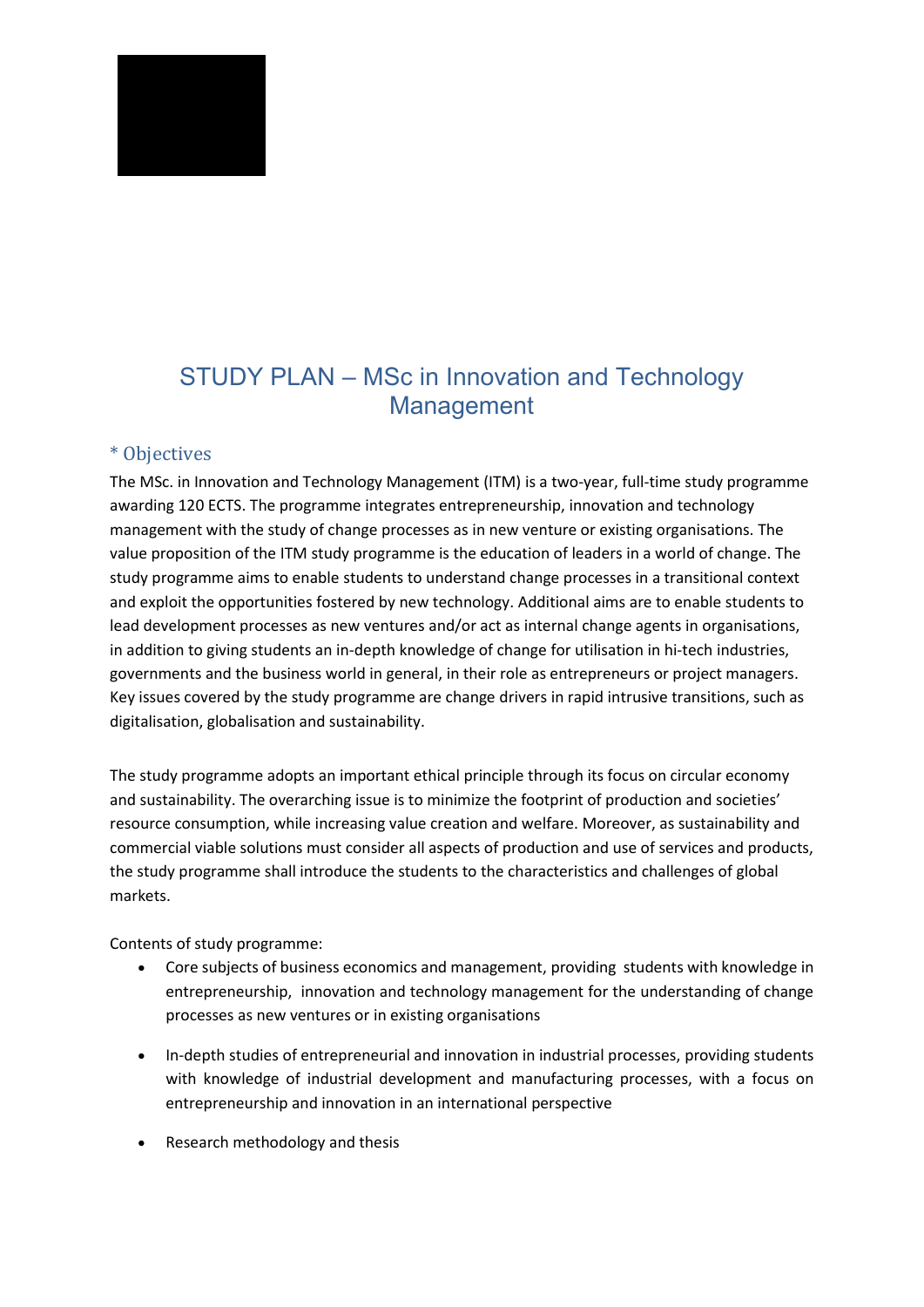

The core elements of the ITM study programme are, but not limited to:

- Entrepreneurship, with courses in corporate entrepreneurship and courses in new venture entrepreneurship
- Technology management, with courses in technology management and systems engineering
- Innovation Management, with courses in innovation management and creativity
- Change, with courses in organisation and leadership- change management and project management

The programme qualifies graduates academically for admission to Ph.D. programmes in economics and management in Norway or abroad. In common with most industrial management programmes in the Nordic region the focus is on market functioning, innovation, operation management, supply chain management, quality management and project management. The programme includes subjects that provide insight into processes that help players in industrial systems become more efficient, innovative and able to improve their performance. In the courses, students learn how innovation can take place at many levels - from product innovation, to streamlining processes and focusing on advantages developed through a global approach to production and sales. Students are introduced to system design, planning, implementation, working methods, optimization, risk assessment, coordination and collaboration related to industrial production and development processes. In total, the foregoing subjects cover all the traditional topics of industrial management.

The MSc. in Innovation and Technology Management qualifies the graduates for employment in various areas of the private and public sectors. After graduation, the candidates shall be able to address topics and perform tasks when implementing an understanding of technology change. This includes innovation and entrepreneurship within organisations and the ability to develop an active approach in dealing with external and internal change and seizing the opportunity.

## \* Learning outcomes

The study programme aims to educate candidates with strong multidimensional analytical skills by introducing real life problems from the local business sector of USN. The study programme shall focus on students developing an understanding of the contribution of entrepreneurship, innovation and technology. Further, it will demonstrate how adapting to transition through change can increase value creation and welfare through effective implementation and efficient management. Accordingly, the students must understand how organisations, entrepreneurs and managers can facilitate the development of new technology and business models. This requires students to understand how new technology can be applied in different contexts by consumers and producers, and how these players may change their behaviour due to the introduction of new technology.

The course plans concretise the learning outcomes of the study programme. Overall, the course units in the study programme shall contribute to the total learning outcome of the students.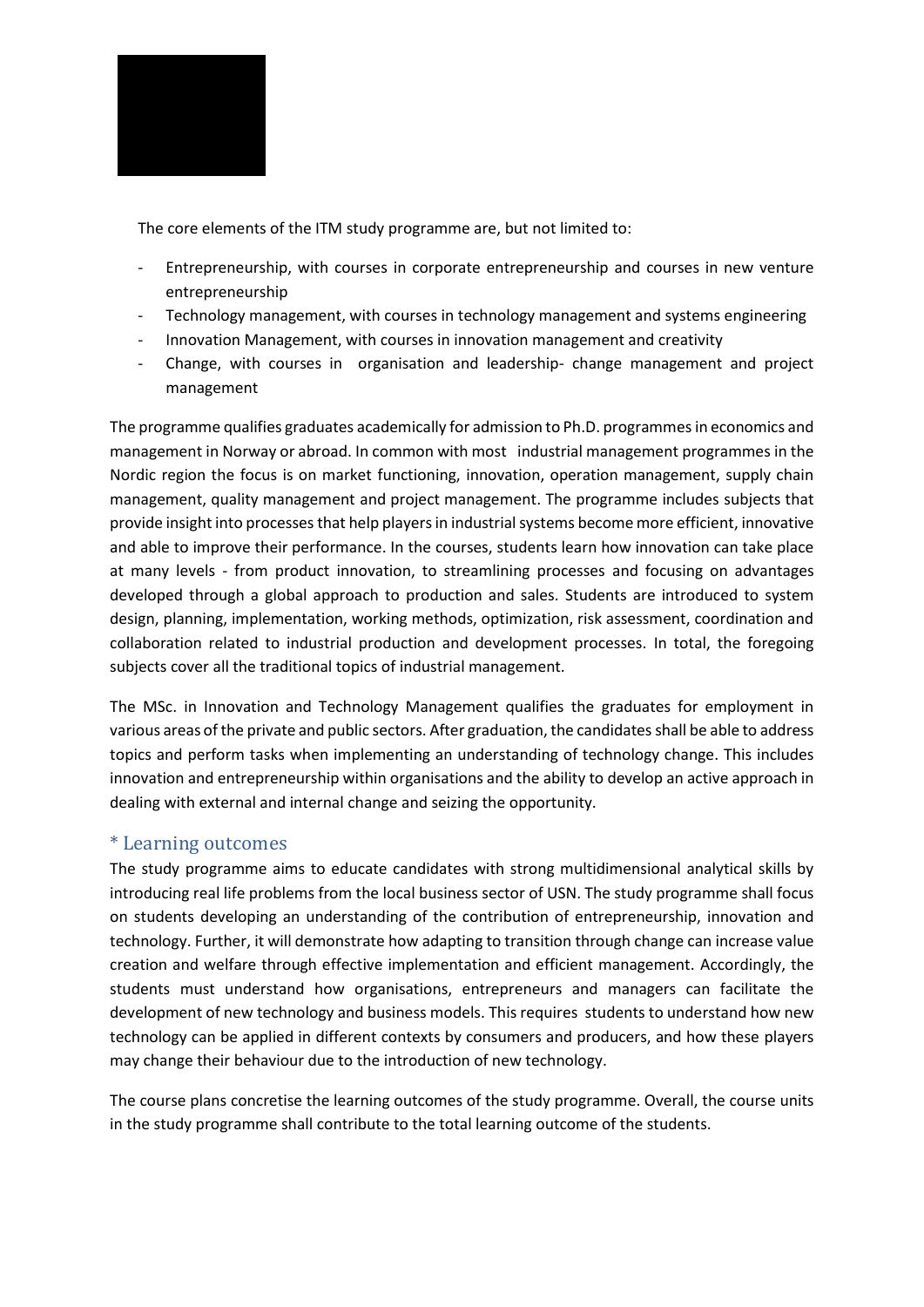

#### **Knowledge**

Upon completion of the study programme, the candidate shall:

- have advanced knowledge of theories relating to entrepreneurship, innovation and technology management and the concept of change
- have advanced knowledge of how to implement change processes related to the fields of entrepreneurship, innovation and technology management
- have thorough knowledge of pertinent fields of scientific theory and methods
- have specialised knowledge about academic issues based on the history, traditions, features and place of the community in the area of specialisation

#### **Skills**

Upon completion of the study programme, the candidate shall be able to:

- implement change in existing organisations and/or take advantage of the economic potential of change in establishing new ventures
- apply knowledge and skills in collaboration with others and in new areas to perform advanced tasks in small and larger projects
- analyse existing theories, methods and interpretations in entrepreneurship, innovation and technology management and to work independently with practical and theoretical problems solving relevant topics to the subject of change
- use relevant methods for research and professional development in an independent manner
- conduct an independent, limited research or development project under supervision and in accordance with current research ethical norms

#### **General competence**

Upon completion of the study programme, the candidate shall be able to:

 use various sources of information that are pertinent to entrepreneurship, innovation and technology management, and to analyse them critically in terms of formulating professionally relevant reasoning within the specialisations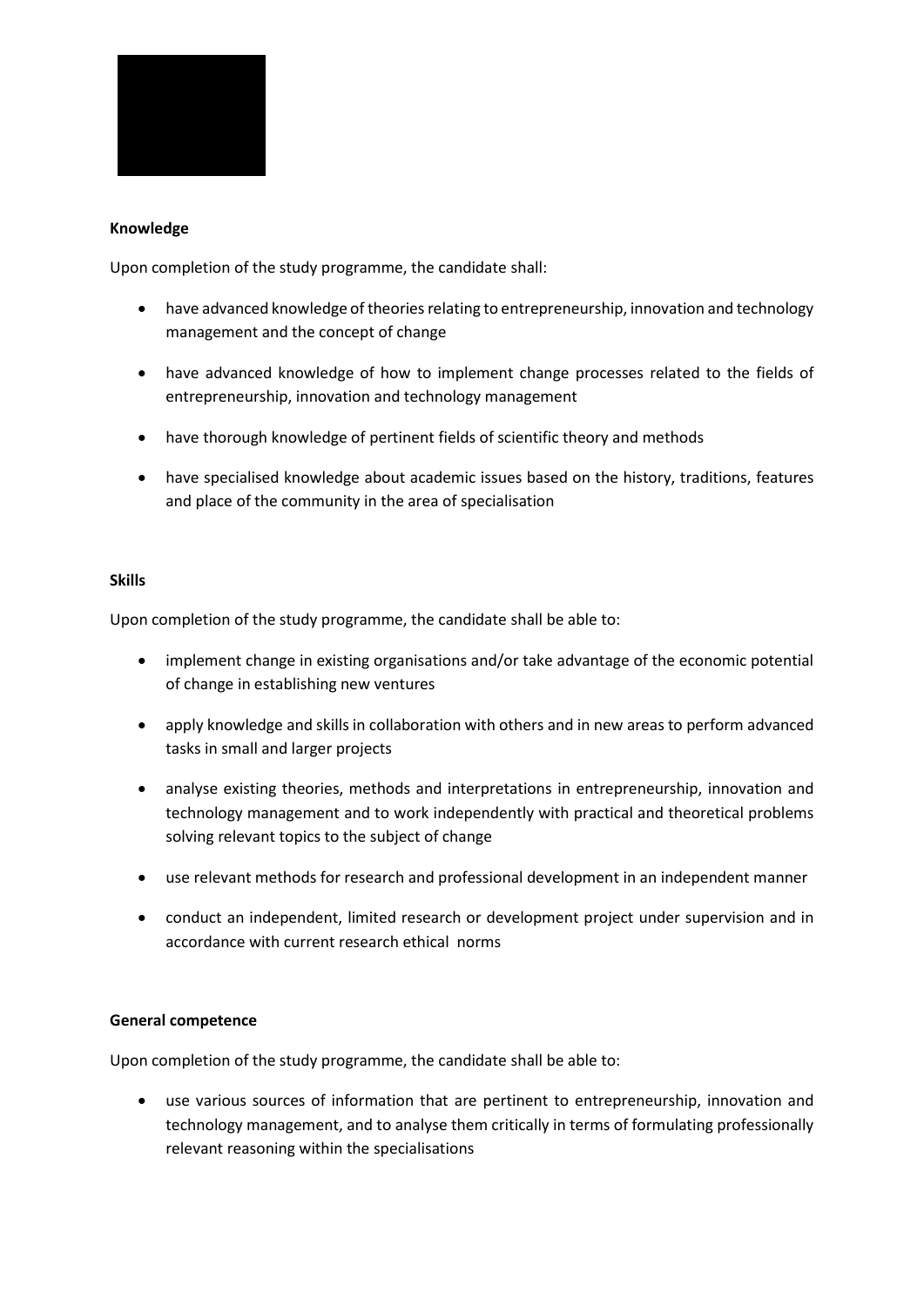

- analyse relevant academic, occupational and research ethical issues related to society, relevant to entrepreneurship, innovation and technology management
- convey self-assurance and master the field of expression in a manner that is reassuring for collaborators, colleagues and others in various work situations
- communicate on academic issues within entrepreneurship, innovation and technology management, analyse and propose conclusions in the fields, both with specialists and to the general public
- contribute to innovative thinking in processes of change that are pertinent to entrepreneurship, innovation and technology management
- continually acquire knowledge within the fields of entrepreneurship, innovation and technology management

## \*Structure and completion

The MSc. in Innovation and Technology Management has the following structure:

- 7.5 ECTS of compulsory introduction courses, alternatively in business administration or engineering. The purpose of the two courses is to provide basic knowledge and understanding of the two disciplines for the two different student groups. The aim is to provide insight into and an understanding of the two academic fields, in addition to creating common ground for the fulfilment of the interdisciplinary learning environment in the other courses.
- 52.5 ECTS compulsory core courses, providing an advanced scientific basis, contributing to cross disciplinary competence and a broader perspective within the fields of entrepreneurship, innovation and technology management. This includes a 7.5 ECTS in quantitive research design and research methods course.
- 30 ECTS elective courses in two specialisations, entrepreneurship or systems engineering, altternatively. In the specialisations there is a 7.5 ECTS course in qualitative research design and research methods. Alternatively, 30 ECTS study abroad at a partner institution, giving a specialized competence within the chosen field. The courses must be approved by the programme coordinator. When studying abroad, a 7.5 ECTS course in qualitative research design and research methods is required.
- 30 ECTS, consisting of a research assignment documented in a master's thesis (compulsory). The master's thesis is an independent research work, preferably based on work practice in one or more organisations. The master's thesis should be supported by theoretical and research methodological knowledge to elaborate and analyse a research question. The students shall also have the opportunity to collaborate with the academic staff on R&D projects.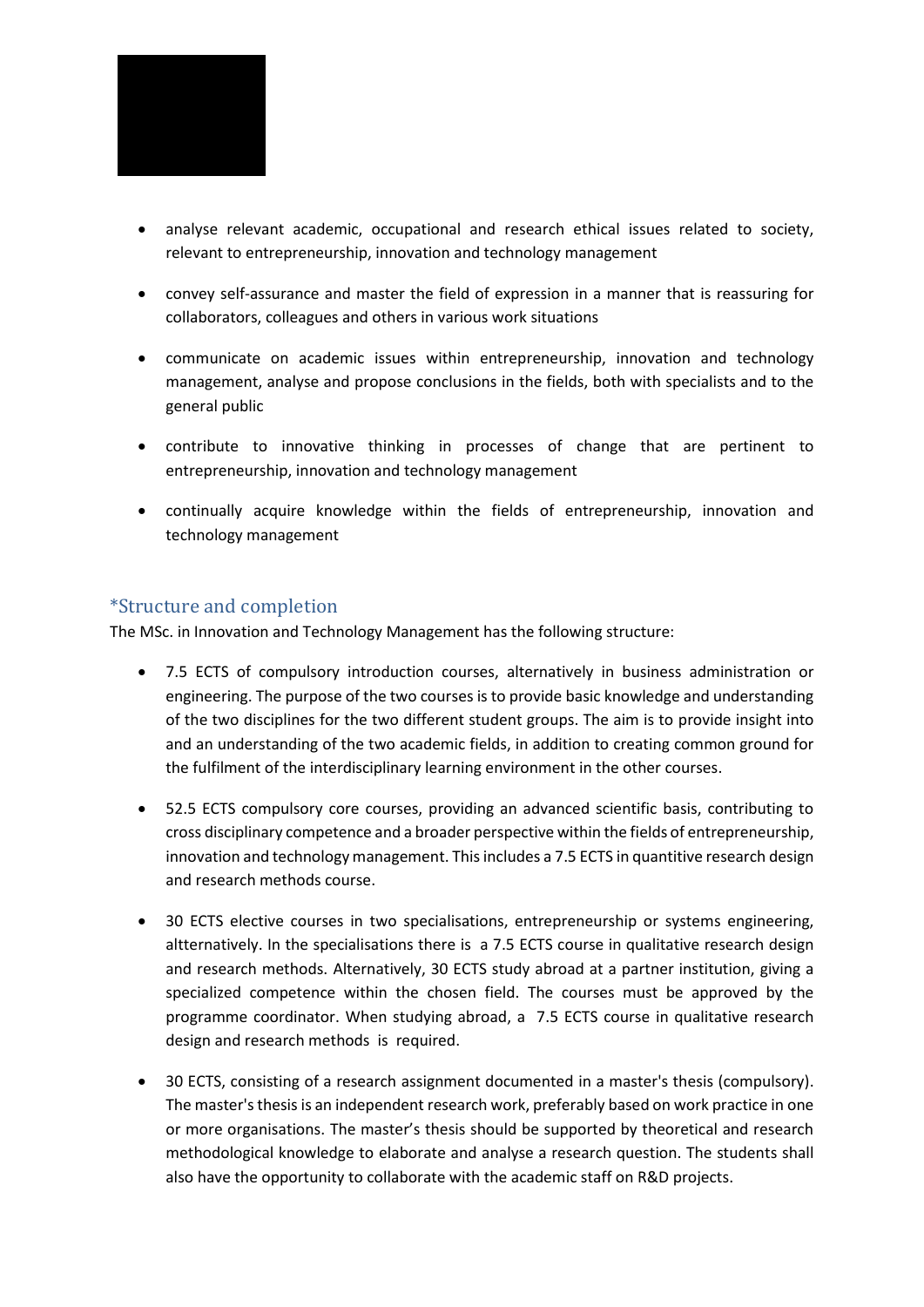

| <b>First year</b>                                                                          |                                                     | Second year                                                                            |                       |
|--------------------------------------------------------------------------------------------|-----------------------------------------------------|----------------------------------------------------------------------------------------|-----------------------|
| <b>First semester</b>                                                                      | <b>Second semester</b>                              | <b>Third semester</b>                                                                  | <b>Forth semester</b> |
| <b>Fundamentals of</b><br>industrial<br>management-<br><b>Engineering students</b><br>only | Systems engineering                                 | <b>Electives</b><br>Specialisation-<br><b>Study Abroad</b>                             | Master thesis         |
| <b>Fundamentals of</b><br>engineering-<br><b>Business students only</b>                    | Project<br>management<br>of complex systems         | Specialisation-<br><b>Entrepreneurship</b>                                             |                       |
| Quantitative methods                                                                       | Organisation and<br>leadership-change<br>management | <b>Qualitative methods</b><br>and the business plan<br>as an entrepreneurial<br>method |                       |
| Innovation<br>management                                                                   | Technology<br>management                            | Idea generation and<br>evaluation, putting<br>novelty into context                     |                       |
| Corporate<br>entrepreneurship                                                              |                                                     | Entrepreneurial<br>finance                                                             |                       |
|                                                                                            |                                                     | firm<br><b>Managing</b><br>operations<br>firm<br>and<br>growth                         |                       |
|                                                                                            |                                                     | Specialisation-                                                                        |                       |
|                                                                                            |                                                     | <b>Systems engineering</b>                                                             |                       |
|                                                                                            |                                                     | Research methods for<br>systems engineering                                            |                       |
|                                                                                            |                                                     | Architecture<br>and<br>design                                                          |                       |
|                                                                                            |                                                     | Sustainability and life<br>cycle                                                       |                       |
|                                                                                            |                                                     | Knowledge<br>Management                                                                |                       |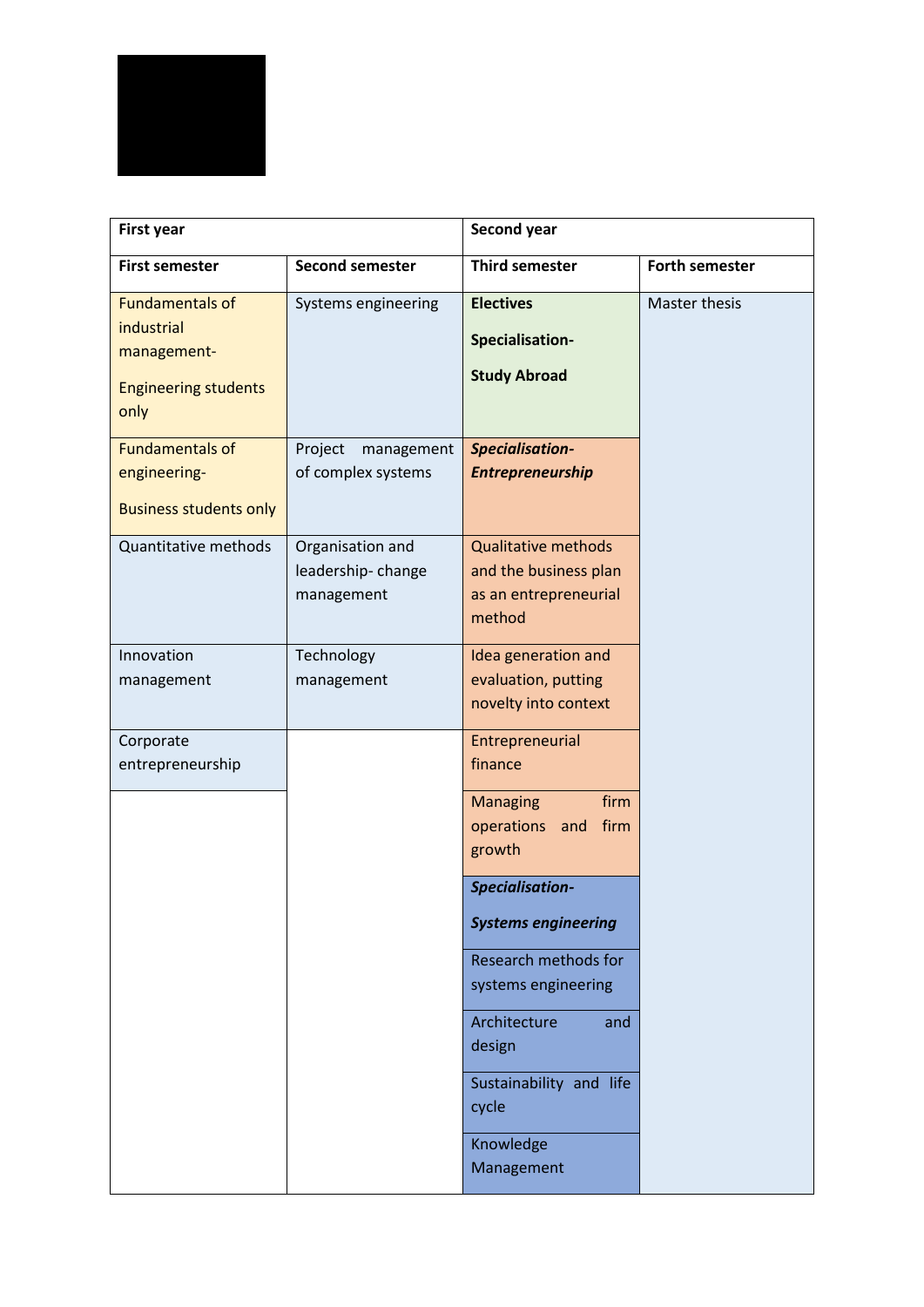## \* Learning activities

The engineering and business students shall attend the same learning activities.

Teaching methods shall be focused on providing students with relevant real-life cases and opportunities. A combination of lectures, group work, project work and supervision is utilized to maximize the learning outcome.

The tuition schedule and method vary throughout the programme. Some courses involve one intensive week of lectures and group work followed by ten weeks of project work, while other courses can last several weeks (for example  $3 + 3 + 3$ ) followed by the submission of an individual report. Weekly supervisory sessions with faculty staff and work in study groups may take place during this period.

Full attendance is required in many of the courses. Any absence must be cleared in advance with the course responsible and be documented.

#### Tuition and seminars

The syllabus and topics for individual courses will be taught by means of lectures and seminars. The teaching method will be research-based since it is an MSc. programme. Follow-up and preparation for teaching are supported by ICT-based facilities. The seminars are set up as interactive processes, where students are expected to contribute actively. Attendance to the seminars is essentially compulsory (cf. course descriptions for details). The reason for compulsory attendance relates to learning activities, argumentation and communication training, as well as reflective learning processes at individual and group levels.

#### Argumentation and communication training

Students shall practise different skills in oral and written dialogue and communication. Students shall be trained to provide and receive guidance in writing processes, and use writing in their own learning process. Guidance is given on individual writing and group work, and courses in literature reviews and information searches, academic styles and reference management will be given.

#### Case assignments

Students work individually and in groups across disciplines (i.e. students with engineering and business backgrounds) with case studies that describe practical and theoretical challenges. Students are challenged to derive contexts and consequences, explore different scenarios and make ethical and normative assessments. The cases thus provide practice in business management, as well as abstraction and generalisation.

#### Thesis

The Master's thesis is an independent scientific study that builds on and further develops the knowledge acquired by the students through the first part of the study. Through the work of the master's thesis, the students will be given the opportunity for theoretical and methodological specialisation, gaining experience in scientific working methods and developing the ability to produce research-based knowledge. In the master's thesis, the students shall have the opportunity to enhance their reflective skills accumulated from the compulsory courses in the first year of study. The students' research work, in connection with the master's thesis, shall be conducted in collaboration with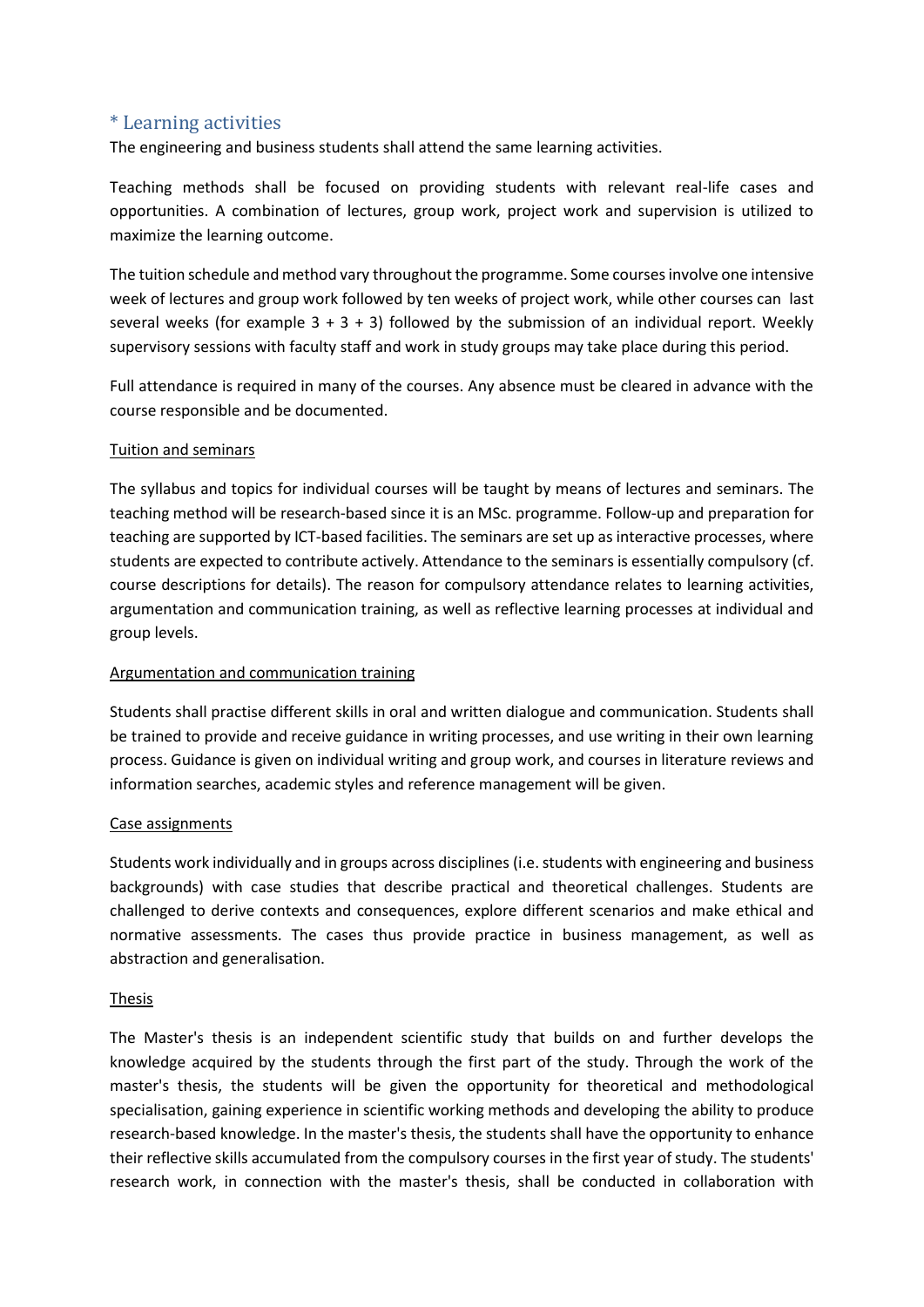organisations in the public, voluntary or private sectors. Students will also be given the opportunity to collaborate with the academic staff in ongoing R&D projects. The students are given guidance from the teachers and resource staff in the organisations. The students require fifteen to twenty hours of supervision for the master's thesis that, on completion, awards the student with 30 credits (ECTS).

## Supervised professional training \* Forms of assessment

#### Compulsory work requirements

Compulsory work requirements of the subjects in the study programme shall ensure that students are actively working at all periods to achieve the learning outcomes. The work requirements shall help the student to make consistent progress throughout the semester, in addition to providing a basis for reflection, dialogue and discussion of issues in the subject area. The work requirements include written submissions, oral presentations or prepared discussions to be done individually or in groups. In this way, the work requirements contribute to reinforcing independent work with the ability to collaborate with others and developing communicative skills within all the subject areas of the study programme.

The mandatory work requirements are assessed as approved/unapproved. The student must pass the mandatory work requirements to be eligible for taking the final examination.

#### Final examinations

The examinations in the master's programme are varied. These test the students individually or in groups, written or orally, by means of proctored examinations or major assignments that extend over set periods. The examination methods are adapted to the specific nature of the courses, thus ensuring that the overall learning outcomes for the study are assessed.

The following examinations shall be used in the study programme:

- Written, proctored exam. This form of examination measures academic and theoretical knowledge, as well as the ability to work under pressure.
- Written exam without supervision. Selected task are done individually or in groups. This form of study assesses the following abilities: to apply knowledge in new areas, analytical skills, to think independently and critically, writing proficiency, academic and theoretical knowledge, to acquire fresh knowledge, methodological skills, y to manage and coordinate tasks and to collaborate.
- Oral exam (individual and group presentation). This form of study measures academic and theoretical knowledge, oral dissemination, ability to manage and coordinate tasks and ability to collaborate.
- Master thesis. This examination form measures, among other things, theoretical and methodological knowledge written and oral, analytical properties and the ability to produce research-based knowledge and research ethical attitudes.